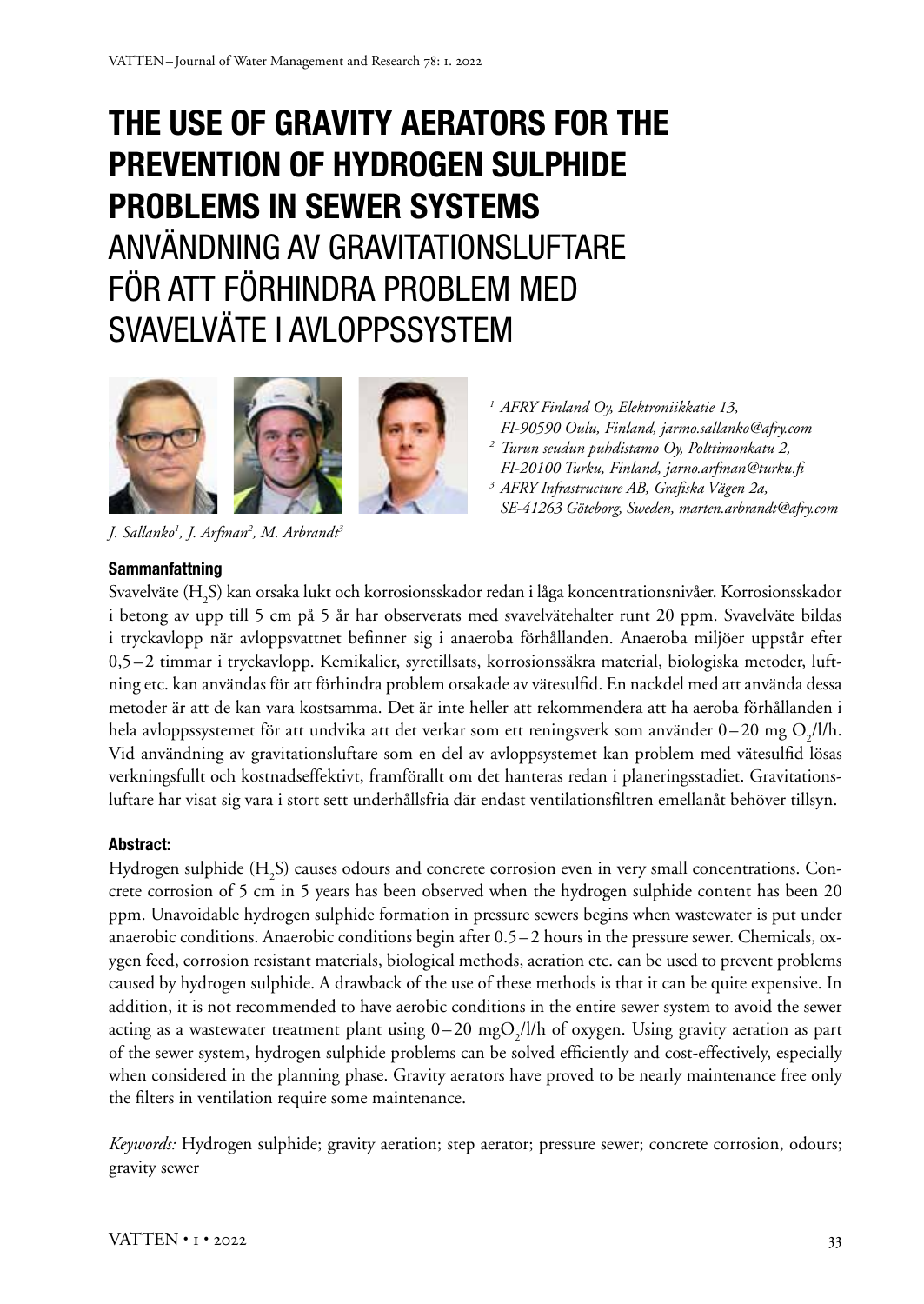#### **Introduction**

Wastewater treatment is centralized to large units. Small wastewater treatment plants in sparsely populated areas have been closed down and long transportation sewers have been built. In most cases long pressure sewers are in use. In long pressure sewers the formation of hydrogen sulphide (H<sub>2</sub>S) is an unavoidable phenomenon. In anaerobic conditions in the pressure sewer, sulphate  $(SO_4)$  present in wastewater is reduced to sulphide. Total sulphide in wastewater can be classified as precipitated metallic sulphides and dissolved sulphide species: hydrogen sulphide  $(H_2S)$ , bisulfide ion (HS<sup>-</sup>), and sulphide ion  $(S^2)$ . At normal domestic sewage pH, some 20–50 % of the dissolved sulphide exists as gaseous  $H_2S$ .

Hydrogen sulphide  $\rm (H_{2}S)$  causes bad smells and concrete corrosion even in very small concentrations (Shammay et al. 2019). Concrete corrosion is the result of aerobic microbial activity that converts hydrogen sulphide to sulphuric acid in oxygen-rich areas, such as gravity sewers or pumping stations (Wang et al. 2020, Wu et al. 2020). This bionic corrosion of sewers represents a cost of about 10 % of total sewage treatment costs, as shown in the study by Zhang et al. in Belgium (Zhang et al. 2008). In USA it was estimated that the total annual cost of hydrogen sulphide corrosion in sewer networks in 2000 was around USD 14 billion (Brongers et al. 2002).

There are many ways to prevent hydrogen sulphi-

de problems, such as chemicals, corrosion resistant materials, oxygen injection, biological methods, filters and gas treatment systems of ventilation air (US EPA 1985, Zhang et al. 2008, Kyhoohong et al. 2015). For example in Australia, five most popular mitigation strategies of hydrogen sulphide emissions in sewer networks are: oxygen injection and iron salts (big systems), nitrate and magnesium hydroxide (medium systems) and sodium hydroxide (small systems) (Kyhoohong et al. 2015).

In certain cases, the mentioned methods may be useful, but they can be quite costly. Alternatively, the use of gravity aeration as part of the sewer system can solve hydrogen sulphide problems, especially when considered in the planning phase. This paper describes the advantages of using gravity aerators for preventing hydrogen sulphide problems in sewer systems and the principles of these aerators.

## **Oxygen decrease in sewers and the formation of hydrogen sulphide**

There are many factors affecting the oxygen depletion in pressure sewers: temperature, quality of wastewater, pipe dimension (smaller pipes have more active wall area), pH etc. (US EPA 1985, Zuo et al. 2019). Oxygen consumption rates vary greatly between  $0-20$  mg $O_2/l/h$ , but are usually between  $2-10$  mgO<sub>2</sub>/l/h. The main part of the oxygen consumption happens in the biomass attached to the pipe wall. When the oxygen consumption of



**Figure 1.** *Types of sulphide present based on pH. Sulphides are in hydrogen sulphide (H2S) form at lower pH-levels. (US EPA, 1985, modified)*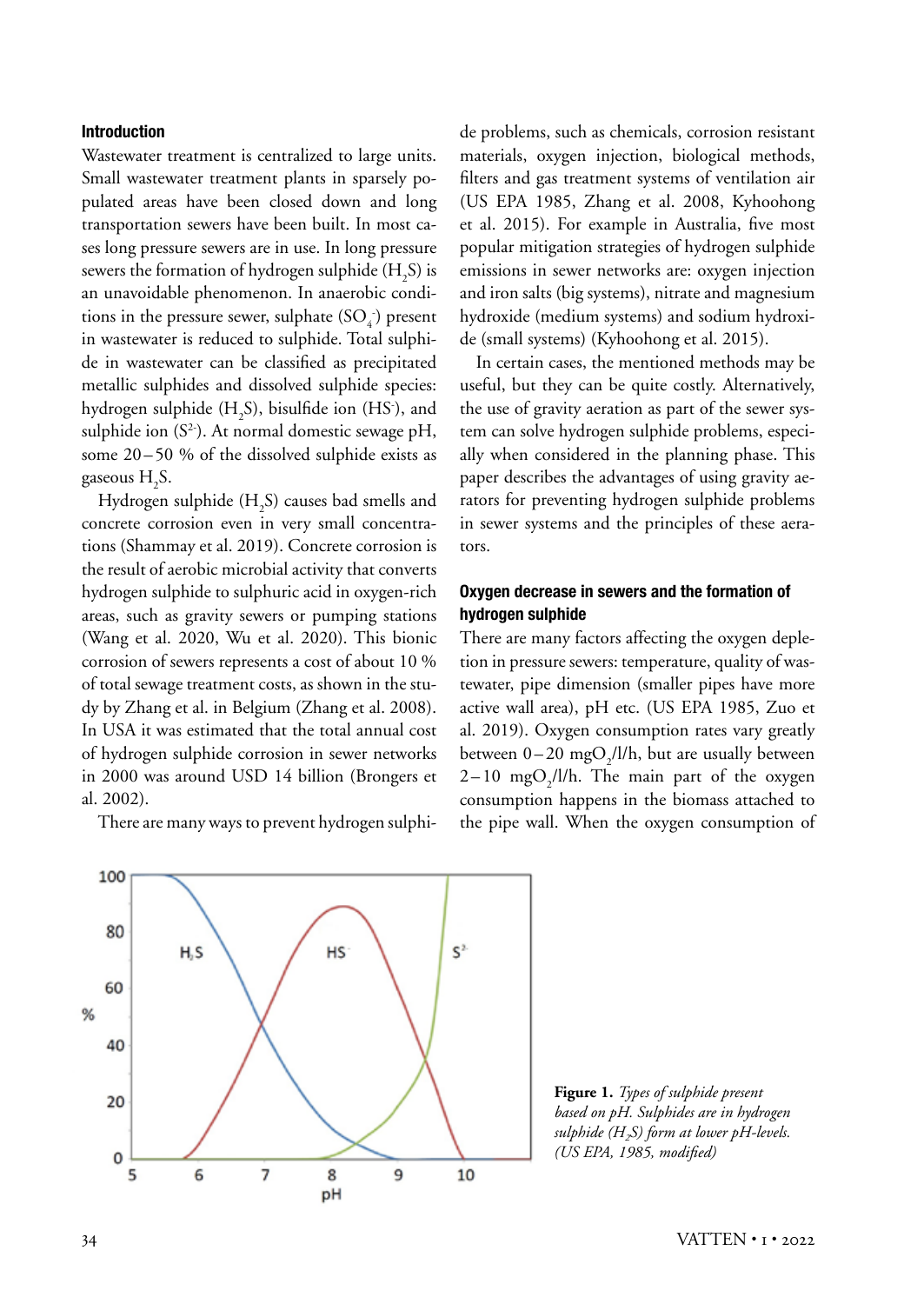wastewater in pressure sewers is compared to the maximum oxygen content of water at normal pressure, around 10 mgO<sub>2</sub>/l, it is clear that anaerobic conditions start quite soon in pressure sewers.

Hydrogen sulphide production starts in sewers when the oxygen of wastewater is depleted, and anaerobic conditions start. The amount of hydrogen sulphide increases along the lag time in pressure sewer (Jiang et al. 2015). It is estimated that hydrogen sulphide problems are likely when pressure sewers are longer than 2 km or when the lag time in sewer is more than 2 h (Pekkala 2006).

Hydrogen sulphide is one form of sulphide. The ratio between  $H_2S$ , HS<sup>-</sup> and S<sup>2-</sup> depends on the pH value. The lower the pH the larger the percentage is in a hydrogen sulphide form (Figure 1).

It is possible to strip sulphuric compounds from wastewater when they are in  $H_2S$  form. In aerobic conditions, sulphuric compounds become oxidized mainly in 5–20 min (Clidence & Shissler, 2008).

#### **Problems caused by hydrogen sulphide**

Hydrogen sulphide has a bad smell, like rotten eggs, and the smell threshold is only 0.008 ppm or 0.011 mg/l. Ventilated gas, from pumping stations etc, can be treated with active coal filters, ozone or gas scrubbers etc. to avoid odour emissions to the surroundings.

When wastewater including hydrogen sulphide is released to aerobic conditions, into gravity sewers for example, microbes start sulphuric acid production from  $H_2S$  in the presence of moisture, which causes corrosion. Concrete corrosion as high as 5 cm in 5 years has been observed due to  $H_2S$ content of 20 ppm (Hughes 2009). The concrete corrosion can be quite severe even in small  $\rm H_2S$ concentrations (Figure 2).

Concrete corrosion is not easy to see in the first phase. In the first phase the pH of the concrete falls down and there is no material loss. In this phase alkalinity protects concrete against microbial corrosion (MIC). When the pH of concrete decreases under 9, biological corrosion starts, and material loss rises exponentially (Figure 3). Damage comes forth clearly when the decreasing pH has reached rebar and iron starts to rust.



**Figure 2.** *Corrosion rates at 25°C versus the concentration of H2S in air. The model 15°C is predicted with a temperature constant of kT= 1.1 (AEsöy et. al. 2014, modified).*



**Figure 3.** *Progression of microbial corrosion in sewer pipe: stage 1 – abiotic neutralization of concrete surface, stage 2 - colonization by neutrophilic bacteria, stage 3 – colonization by acidophilic bacteria, stage 4 – loss of concrete mass (Wells 2009).*

#### **Use of gravity aerators**

Gravity aerators can be used to strip out  $\mathrm{H}_2\mathrm{S}\xspace$  from wastewater and to dissolve oxygen to wastewater. Dissolved oxygen in wastewater then oxidises  $\rm H_2S$ and other sulphide compounds. The aerators must be well ventilated. Ventilated gas must be treated using an active coal filter or a corresponding system. There must be enough contact time after the aerator to oxidise the remaining  $H_2S$  and other sulphide compounds. The contact part of the following gravity sewer must be plastic or some other corrosion resistant material and it must be well ventilated.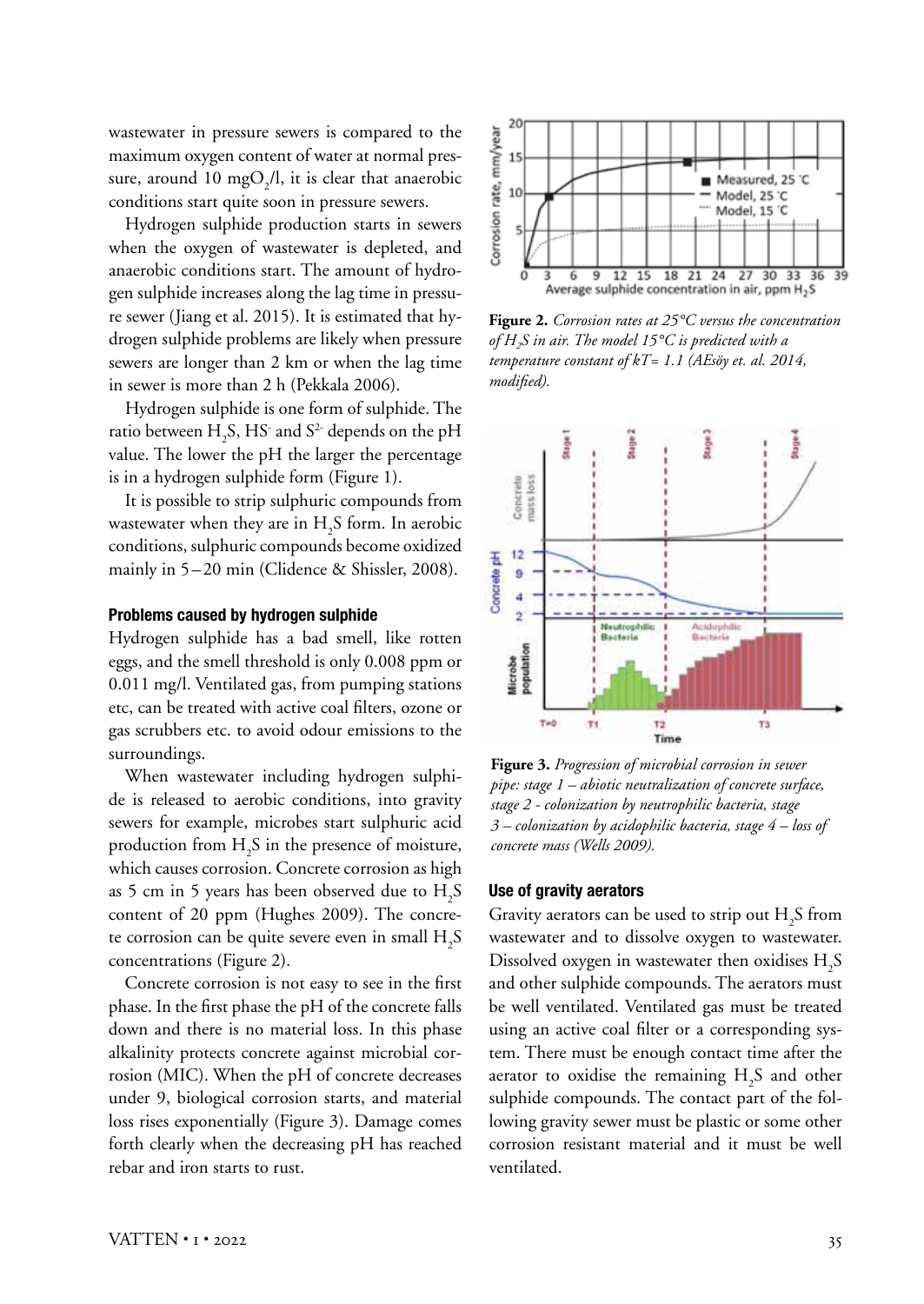

Figure 4. Different types of gravity aerators applicable for H<sub>2</sub>S removal and wastewater oxidation.

When the  $H_2S$  problem is taken into account in the planning phase of sewer systems, the investment costs of gravity aeration systems are low. Gravity aerators are maintenance-free, as only the exhaust gas filters need any maintenance. Thus the operation costs consist mainly of the needed around 2 m extra pumping height and of the treatment of ventilation air.

#### **Design of gravity aerators**

In wastewater gravity aerators, the design instructions for tap water aeration can be applied and the knowledge of aeration dams can be used. Examples of applicable gravity aerator types are step aerator and drop aerator (Figure 4).

Gravity aerators transfer oxygen quite cost-effectively and the energy consumption is approximately 0.3–0.8 kWh/kgO<sub>2</sub>. The needed height of the aerators is  $1.2 - 2.5$  m while step height is normally  $0.3 - 0.65$  m. It is useful for the aeration capacity to design steps so that air can flow under the water fall (Figure 5).

## **Use of gravity aerator in Turku**

In Turku city there were major hydrogen sulphide problems in the sewer system in the Raisio line (Figure 6). A lot of concrete corrosion in the gravity sewer line situated after 3 km long pressure sewer was observed. After 5 years' use there was significant damage in the first part of the gravity sewer



**Figure 5.** *Step aerator built in Turku, Finland. The aerator was placed after a pressure sewer line and before a concrete gravity sewer. The first 400 m of the gravity sewer was coated at the same time, as there was a lot of concrete corrosion caused by H2S. The flaps beside the steps allow the air inflow under the fall.*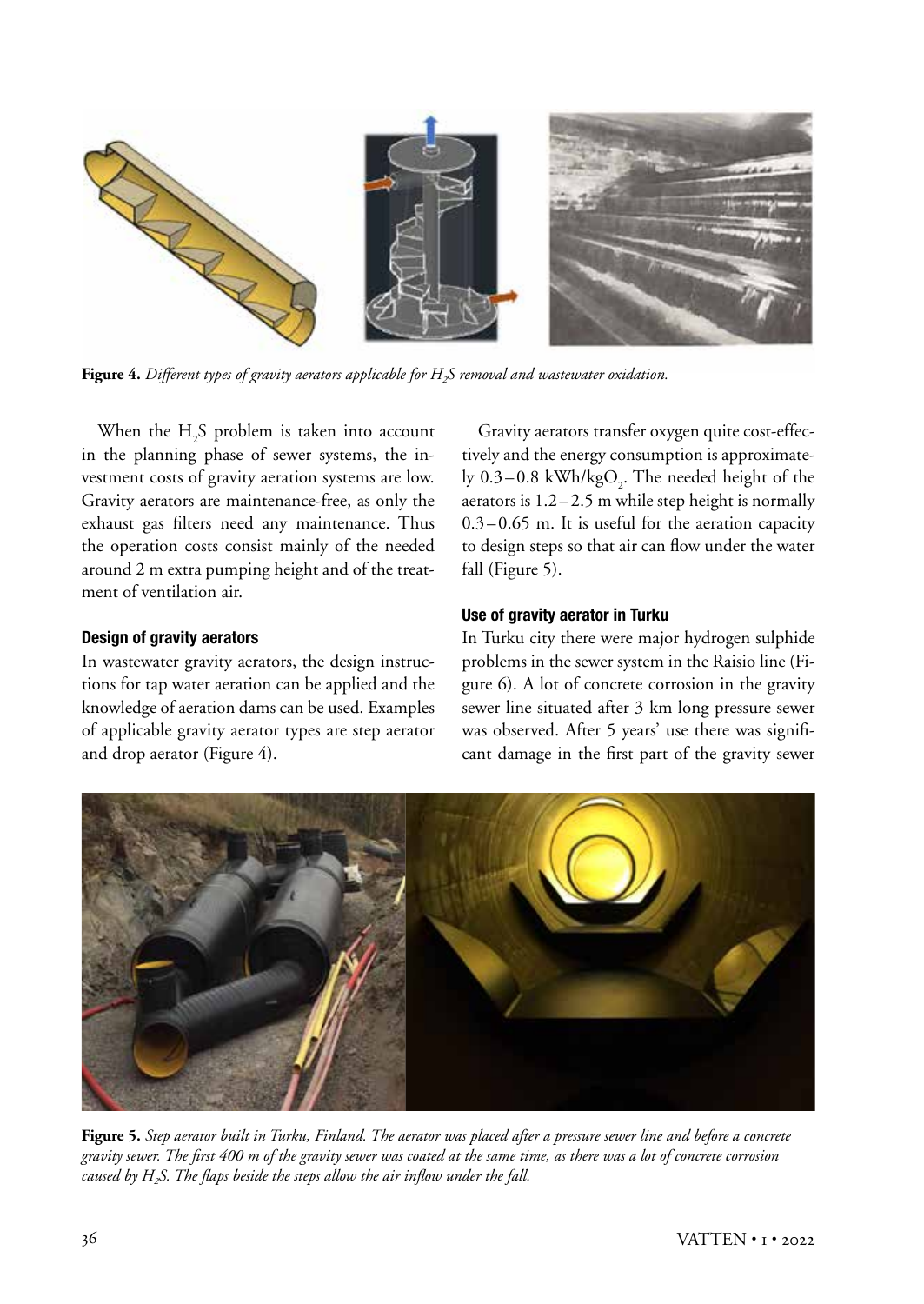

**Figure 6.** *Principal diagram of the Raisio sewer line.*

after the Raisio discharge well (Figure 7). Concrete corrosion in the gravity line was so massive that after 5 years' use the first 0.4 km of the sewer line had to be lined. There were also hydrogen sulphide problems at the end of the whole line. Average sewer flow of the line is 10 m<sup>3</sup>/min.

In the Raisio line, ferric nitrate sulphite was used for hydrogen sulphide prevention after the hydrogen sulphide and concrete corrosion problems



**Figure 7.** *Raisio sewer line after 5 years' use. Concrete corrosion was caused by hydrogen sulphide.*

were observed. When the lining of the first 0.4 km of the gravity sewer from the Raisio discharge well was done, a step aerator was built at the beginning of the line and chemical feeding was stopped. At the same time, an active coal filter was built for the ventilation air from the step aerator and the ventilation of gravity sewer line was improved.

After those line improvements the hydrogen sulphide concentration in the air just after the step aerator was 1/3 of the original and after 400 m of lined gravity sewer the hydrogen sulphide content was very low (Figure 8). In Raisio disharge well, original  $H_2S$  content of the air was usually in June 20 – 70 ppm and after these line improvements mainly under 0.5 ppm (Figure 9).

The step aerator has worked excellently, it has cured the hydrogen sulphide problems and there has been no need for maintenance of the step aerator. Operating costs consist mainly of change the coal to the active coal filter for the ventilation air. Earlier the chemical costs in this line were over EUR 100 000/year. Whereas, the total investment cost in the step aerator case was ca. EUR 100 000. The experiences of the step aerator in Turku were so good that new step aerators have been built in other sewer lines.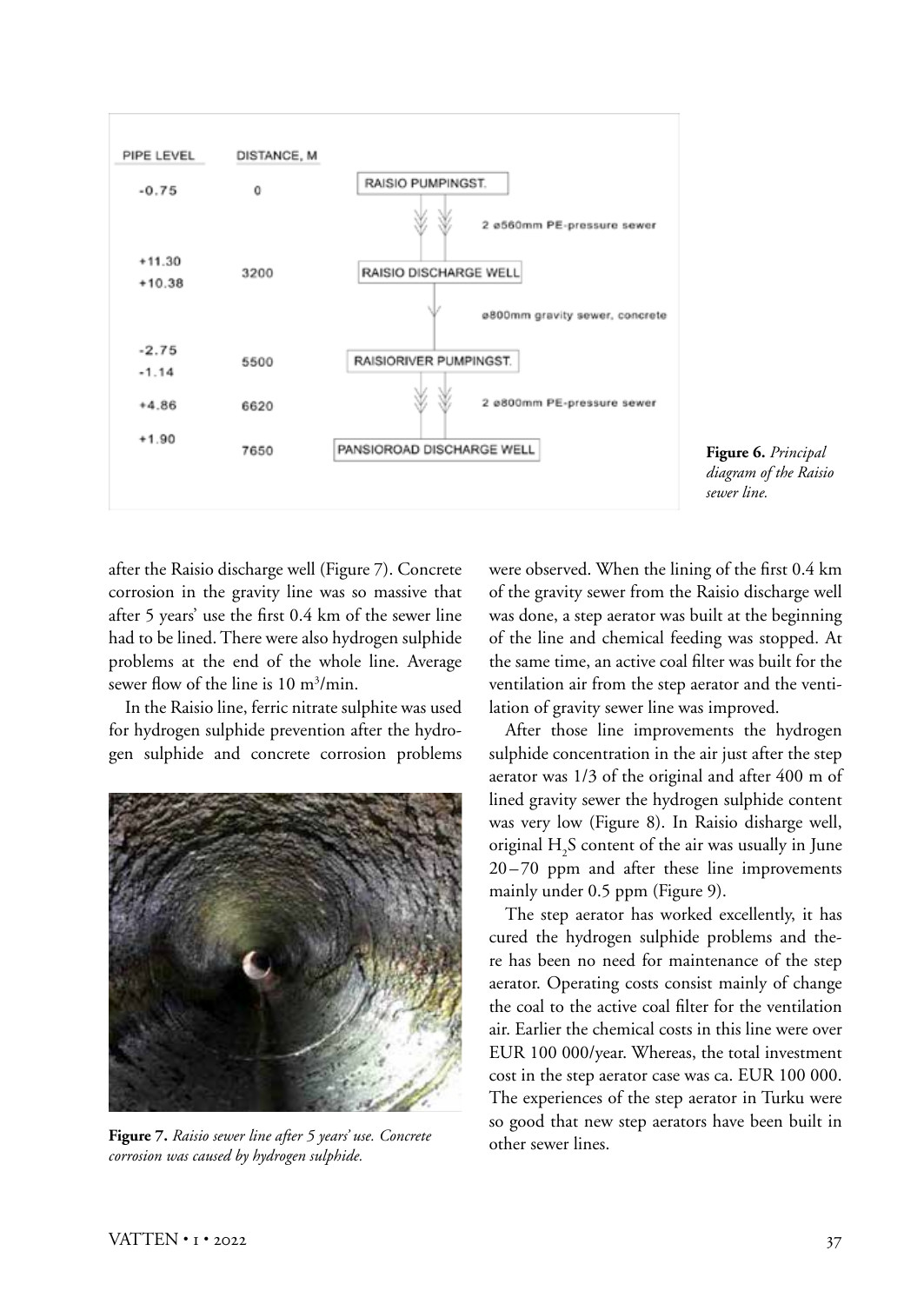

**Figure 8.** *After sewer line improvements hydrogen sulphide concentrations (ppm) 400m downstream of the step aerator were very low.*



**Figure 9.** *Daily hydrogen sulphide concentrations (ppm) in Raisio discharge well before step aerator (left) and after the step aerator was built (right), 2½ week observation period in July, H2S concentration in air as ppm – y axis.* 

#### **Conclusions**

The formation of hydrogen sulphide is unavoidable in long pressure sewers. Using gravity aerators is a functional and economical way to solve the odour and concrete corrosion problems. Gravity aerators can be used in old sewer lines, but the most economical way is to take the hydrogen sulphide problem into account at the design stage and install aerators to new lines. The use of aeration is best at the end part of the line, because if long pressure lines with long delay times are kept in oxygen-rich circumstances, the sewer system works like a waste water treatment plant using BOD. Also, the first part of the gravity line after the gravity aerators must be corrosion resistant. Gravity aerators themselves need no maintenance, but the filters for exhaust gas need some maintenance.